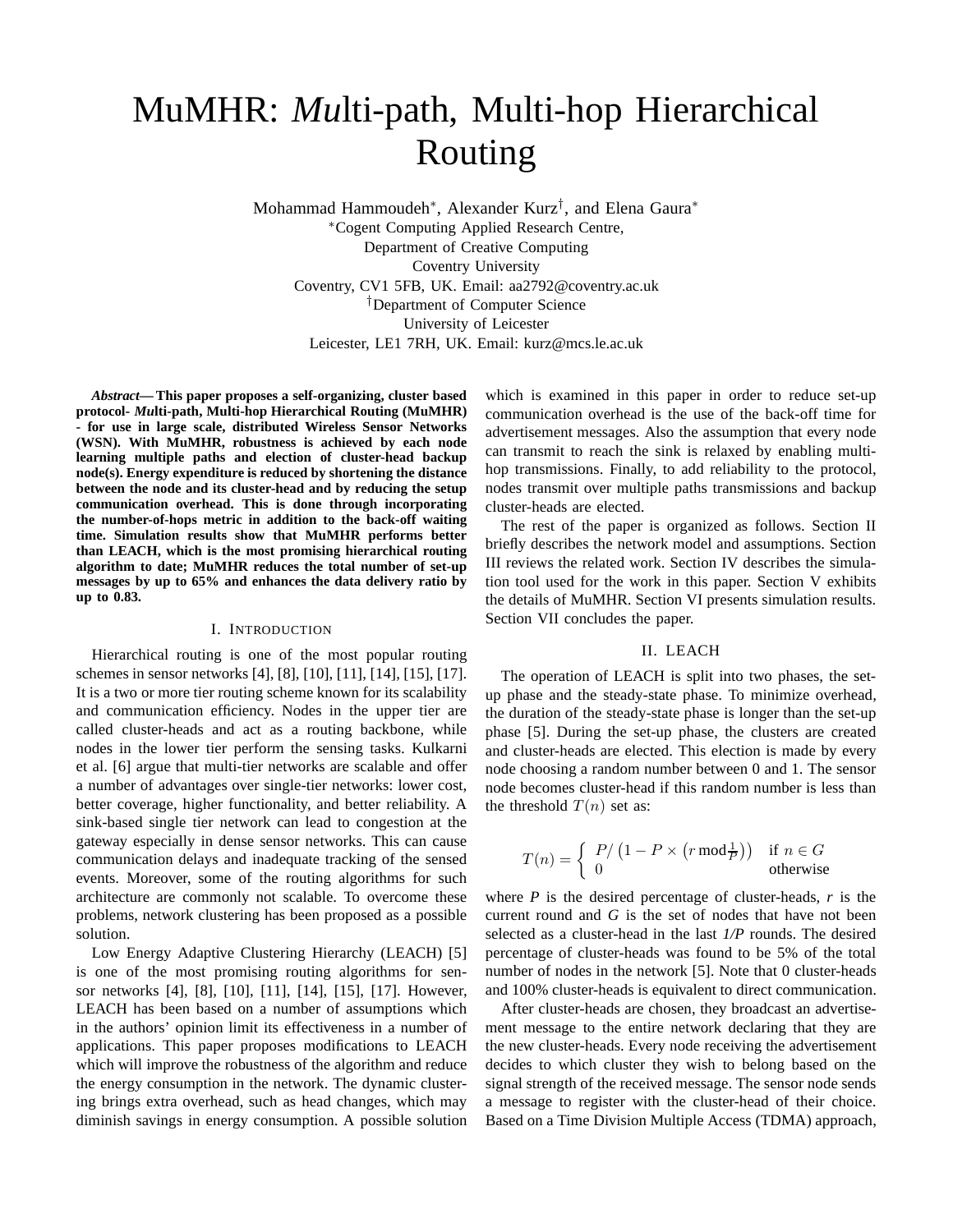the cluster-head assigns each node registered in its cluster a time slot to send its data. This requires that every node must support TDMA. The cluster-head keeps a list of all nodes in the cluster to inform them of the TDMA schedule.

During the steady-state phase, sensor nodes can start transmitting data to their respective cluster-head. The cluster-head applies aggregation functions to compress the data before transmission to the sink. After a predetermined period of time spent on the steady-state phase, the network enters the set-up phase again and starts a new round of creating clusters.

LEACH is well-suited for applications where constant monitoring is needed and data collection occurs periodically to a centralized location [7]. It increases network lifetime in two ways. First, the load is distributed to all nodes but not all at the same time. Second, there is lossless aggregation of data by the cluster-heads. The protocol is powerful and simple since nodes do not require global knowledge or location information to create clusters. LEACH is able to increase the network lifetime and it achieves a more than 7-fold reduction in energy dissipation compared to direct communication [5].

Despite the significant overall energy savings, however, the assumptions made by the protocol raise a number of issues:

- 1) LEACH assumes that all nodes begin with the same amount of energy and that the amount of energy a cluster-head consumes is more than that of a noncluster node. It also assumes that the amount of energy consumed by cluster-heads in every cluster round is constant. This assumption is however not realistic. Furthermore, making adjustments for differences in energy consumption causes LEACH to be less efficient.
- 2) LEACH assumes that all nodes can communicate with each other and are able to reach the sink. Therefore, it is only suitable for small size networks.
- 3) LEACH requires that all nodes are continuously listening. This is not realistic in a random distribution of the sensor nodes, for example, where cluster-heads would be located at the edge of the network.
- 4) LEACH assumes that all nodes have data to send and so assign a time slot for a node even though some nodes might not have data to transmit.
- 5) LEACH assumes that all nearby nodes have correlated data which is not always true.
- 6) Finally, there is no mechanism to ensure that the elected cluster-heads (P) will be uniformly distributed over the network. Hence, there is the possibility that all clusterheads will be concentrated in one part of the network.

#### III. RELATED WORK

A number of enhancements over LEACH have been proposed previously [4], [8], [10], [11], [14], [15], [17]. Lindsey and Raghavendra devised a protocol called Power Efficient GAthering in Sensor Information Systems (PEGASIS) [14] that is an improvement over LEACH. As opposed to LEACH, PEGASIS has no clusters, instead it creates chains from sensor nodes so that each node communicates only with their closest neighbours and only one node is selected from the chain

to communicate with the sink. PEGASIS has a number of drawbacks [3]:

- It requires dynamic adjustment of network topology to route data, which introduces significant overhead.
- It requires location information.
- Similar to LEACH, PEGASIS assumes that all nodes can communicate with the sink directly.
- The head of the chain can become a bottleneck and cause excessive transmission delays.
- It assumes that all nodes start with the same level of energy and consumption rates are equal.

Hierarchical-PEGASIS [8] extends PEGASIS by introducing a hierarchy in the network topology. It aims to reduce transmission delays to the sink and proposes a data gathering scheme that balances the energy and delay cost. Although Hierarchical-PEGASIS avoids the clustering overhead, it still requires dynamic topological adjustments.

Manjeshwar and Agrawal implemented the Thresholdsensitive Energy Efficient Protocol (TEEN), that utilizes a hierarchical approach along with a data centric mechanism [10]. The same authors also developed the AdaPtive Threshold-sensitive Energy Efficient sensor Network protocol (APTEEN) [11], which enhances TEEN by capturing periodic data collection and reacting to time critical events. They demonstrated that APTEEN performance is between LEACH and TEEN in terms of energy dissipation and network lifetime. TEEN gives the best performance since it decreases the number of transmissions. Both TEEN and APTEEN protocols require additional traffic control to continually update the threshold values and complexity of forming clusters in multiple levels, implementing threshold-based functions and dealing with attribute-based naming of queries.

Smaragdakis et al. [15] address the issue of heterogeneity (in terms of energy) of nodes. Their protocol, called SEP (Stable Election Protocol), is based on random selection of cluster-heads weighted according to the remaining node energy. This approach addresses the problem of varying energy levels and consumption rates but still assumes that the sink can be reached directly by all nodes.

LEACH-C (LEACH Centralised) [4] uses a central algorithm to form clusters. This algorithm is not robust since it requires location information for all sensors in the network.

LEACH and its derivatives have been successful in reducing the energy per bit required by each node and the network as a whole to communicate from the nodes to the sink. Nonetheless, most are built upon the inflexible assumptions that: every node is able to communicate directly with the sink; every communication path is equally likely to succeed; and, every node has the same starting energy level and uses energy at the same rate. This paper provides a protocol with the same underlying benefit as LEACH and derivatives but provides for multi-hop communication, and increases robustness by using multiple communication paths. Also, in comparison to LEACH and most derivatives, this protocol reduces the number of setup messages required, and thus should extend network life.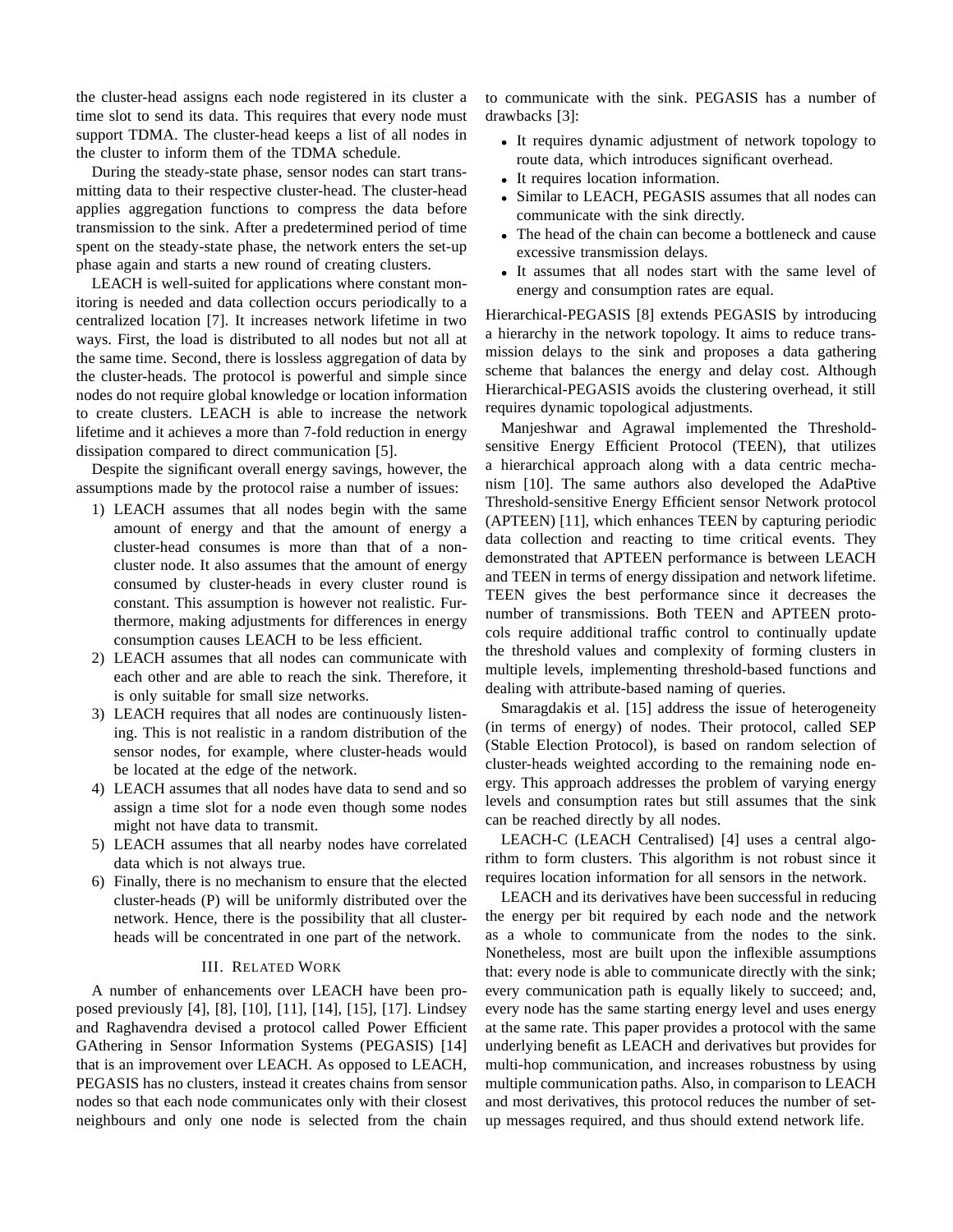#### IV. SENSORPLUS

In order to implement the routing algorithm proposed in this paper and study its properties, a new version of an inhouse sensor network simulator called SenSorPlus was used. SenSor [12] is a realistic and scalable Python based simulator that provides a workbench for prototyping algorithms for WSN. It consists of a fixed API, with customisable internals. Each simulated sensor node runs in its own thread and communicates using the same protocols as its physical counterpart would be. This enables experimentation with different algorithms for managing the network topology, simulating fault management strategies and so on, within the same simulation. SenSorPlus is an extension of SenSor with an added interface between the simulation environment and different hardware platforms, for example the *Gumstix* [2] platform. SenSorPlus bridges between SenSor and the Gumstix to allow applications implemented within the simulator to be ported directly on to the hardware. Sensors are modelled using a pool of concurrent, communicating threads. Individual sensors are able to:

1) Gather and process data from a model environment

2) Locate and communicate with their nearest neighbours 3) Determine whether they are operating correctly and act accordingly to alter the network topology in case of faulty nodes being detected.

Separate interfaces gather information from the network and display it on the graph pane or the chart pane, where individual data can be plotted during the simulation. This partitioning allows us to experiment with different ways of processing individual node data into information.

# V. MUMHR: *Mu*LTI-PATH, MULTI-HOP HIERARCHICAL ROUTING

In this section, the properties of the proposed routing protocol, MuMHR are described. The main objective of this protocol is to provide substantially energy-efficient and robust communication. The energy efficiency is achieved by load balancing at two levels: (1) Network level, which involves traffic multiplexing over multiple paths; (2) Cluster level, introducing rotation of the cluster-heads every given interval of time. This prevents energy depletion resulting from constantly using the same path for transmission or particular nodes being cluster-heads for a long duration. The multi-paths aspect is not only used for load balancing but also when path failures occur. When a path fails, an alternative path can be immediately used which allows the protocol to dynamically adapt to failures without delays or degradation in the quality of service. At the cluster set-up time, one or more nodes are chosen as clusterhead backup node(s). Backup cluster-head node substitute for the cluster-head in some failure cases or when the current cluster-head decides to reduce its participation in the protocol if its energy level approaches a certain threshold value. For instance, if the current cluster-head decides to hand its role to the backup node, it notifies the respective node and forwards to it necessary information, such as the backup nodes list, to avoid a complete cluster set-up phase.

In this protocol, the "number-of-hops" metric was introduced. It indicates how far the cluster-head is from the sensing node. This allows nodes to: (1) Select the nearest cluster-head node, which saves energy and reduces messaging needed to bridge the distance between the cluster-head and the sensor node; (2) Allows a node to learn the shortest path to the selected cluster-head. We have also used a back-off waiting time similar to one proposed in [16] to decrease the number of set-up messages and aid the formation of more geographically uniform clusters. During the back-off waiting time, sensor nodes receive advertisement messages and only consider the message with the smallest number-of-hops received during that time. This allows blocking of the advertisement flooding at the edges of neighbouring clusters. Both the number-of-hops metric and the back-off waiting time allow energy efficient cluster formation.

The operation of the proposed routing protocol can be split into two phases: the setup phase and the data transfer phase.

# *A. Set-up Phase*

During the set-up phase cluster-heads are selected and clusters are created. We assume that a simple addressing scheme is in place and the sink knows the range of addresses of nodes in the network. The sink randomly selects 5% of the nodes as cluster-heads and broadcasts this information. Every node that receives the discovery message changes its state from "waiting" to "discovered" and examines the message to check whether it has been selected as cluster-head or not. If yes, it starts a new cluster by broadcasting an advertisement message. Otherwise, it forwards the message to its neighbours. Every node will remember the node from which it has received the discovery message as the immediate neighbour nearest to the sink. This path will be used only in cluster failure situations. Every cluster-head will create an advertisement message that has the number-of-hops parameter set to zero and broadcasts it to its neighbours. Upon receiving an advertisement message, a sensor node will do the following: (a) If the node already belongs to a cluster, then it ignores the received advertisement message; (b) If the back-off waiting timer is still valid, then it caches the received packet and waits for other possible advertisements; (c) If the received message has a better number-ofhops metric than the stored one, the latter is deleted and the former is retained. When the back-off waiting time expires, the sensor node increases the number-of-hops parameter in the retained packet and broadcasts it to its neighbours. The node will remember the address of the sender, the clusterhead, and the node from which it received the message as the nearest neighbour to the cluster-head. If a sensor node receives multiple copies of the same advertisement, it selects the one(s) with minimum number-of-hops parameter. Then the node uses the available energy to calculate a value that represents its desire to be a cluster-head in the next cluster set-up round. This value is included in the registration packet that the node sends back to the chosen cluster-head. The cluster-head will extract the highest value(s) and adds its corresponding sender to the cluster-head backup list and registers the node as a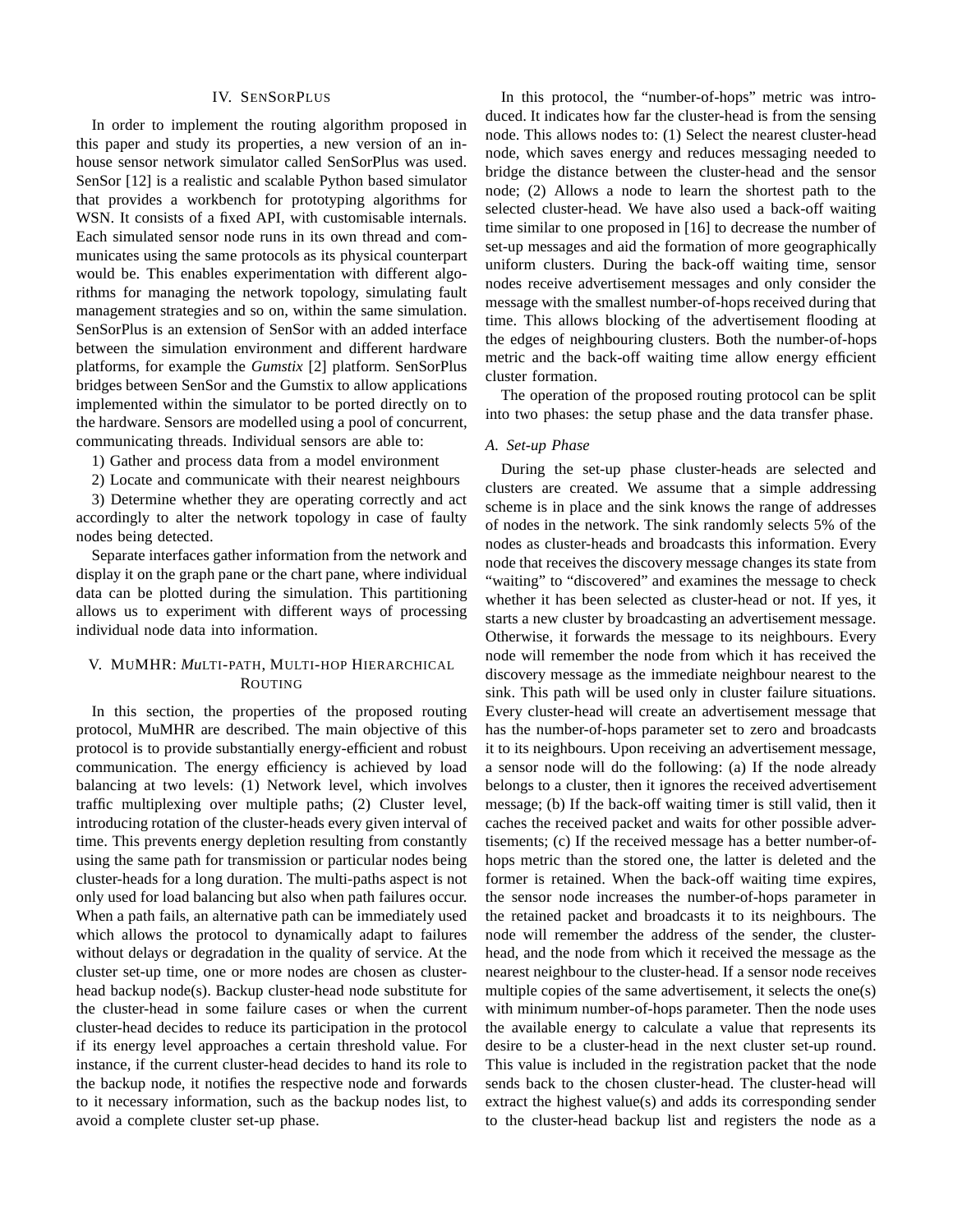member of the cluster. Compacting different functions into a single multi-purpose message reduces set-up communication overhead and thus makes the protocol more stable and energy efficient.

When the cluster round time is over, the current clusterhead hands the master role to the first node in the backup nodes list. With a single flood to cluster members only, the new cluster-head continues its predecessors' role without the need of further communications. The cluster-head role will also be handed to the backup node when a fault occurs in the current cluster-head node. However, in the study presented here, a limited set of faults were considered for the "handover" such as internal errors and the energy level approaches a threshold. In the case of faults, such as physical damage or fatal internal errors in the cluster-head, the nodes will use an alternative path until a backup node starts the process of creating a new cluster.

#### *B. Data Transmission Phase*

During the data transmission phase, sensing nodes transmit data to their cluster-head. The cluster-heads aggregates the received data before transmission to the sink or immediately multiplex messages over multiple lines in time critical applications. Each member node transmits data on its assigned time slot scheduled by TDMA. Furthermore, each cluster communicates using unique Carrier Sense Multiple Access (CDMA) codes to avoid interference with traffic generated by other clusters.

## VI. SIMULATION EXPERIMENTS

Using the SenSorPlus framework, we implemented the proposed algorithm. A demonstration of the simulation is available online  $<sup>1</sup>$ . For our simulation, we gave all the nodes</sup> an initial supply of energy and ran the protocol until it converged. We consider the energy-efficiency of our routing protocol in terms of the number of set-up messages. For our experiments, we created a 100-node network, where the nodes are scattered randomly on  $600\times600$  grid, such that no two nodes share the same location. Figure 1 shows a random node distribution topology of 100-nodes, where the arrows represent communicating neighbours. The power of the sensors radio transmitter is set to cover all nodes within a 20m radius. The processing delay for transmitting a message is randomly chosen between 5s and 10s*.* Using this network configuration, we ran the protocol and tracked its progress in terms of number of messages sent and delays. The simulation results are presented in the following subsections.

## *A. Efficiency and Robustness*

In this subsection, we study how introducing the numberof-hops metric and the advertisements back-off waiting time can affect the energy efficient cluster formation. Figure 2 shows four network topologies each resulting from a different simulation run. In each topology, nodes are organized into

<sup>1</sup>http://www.cogentcomputing.org/cds/distributing/who/sensor/hi-clusterrouting.html



Fig. 1. A 100-nodes WSN with random topology



Fig. 2. Geographically uniform cluster formation

five clusters  $(P=5)$ . The lines indicate the borders of different clusters. In each experiment we studied how the back-off waiting time and the number-of-hops metric can help to form more geographically uniform clusters.

Topologies (a) and (b) were generated using LEACH (the back-off waiting time and the number-of-hops were set to zero), whereas (c) and (d) were generated using MuMHR with the back-off waiting time set to 20s and the number-ofhops initially set to zero. Figure 3 shows the node distribution among clusters in the four network topologies. The graphs compare the distribution of nodes among clusters formed using LEACH with those formed using MuMHR. In the LEACH topology (a), the first and fifth clusters hosted over 65% of the total number of nodes while the other three clusters hosted less than 35% of the total network population. In the second LEACH topology (b), the fifth cluster had zero nodes while the percentage of nodes fluctuated among the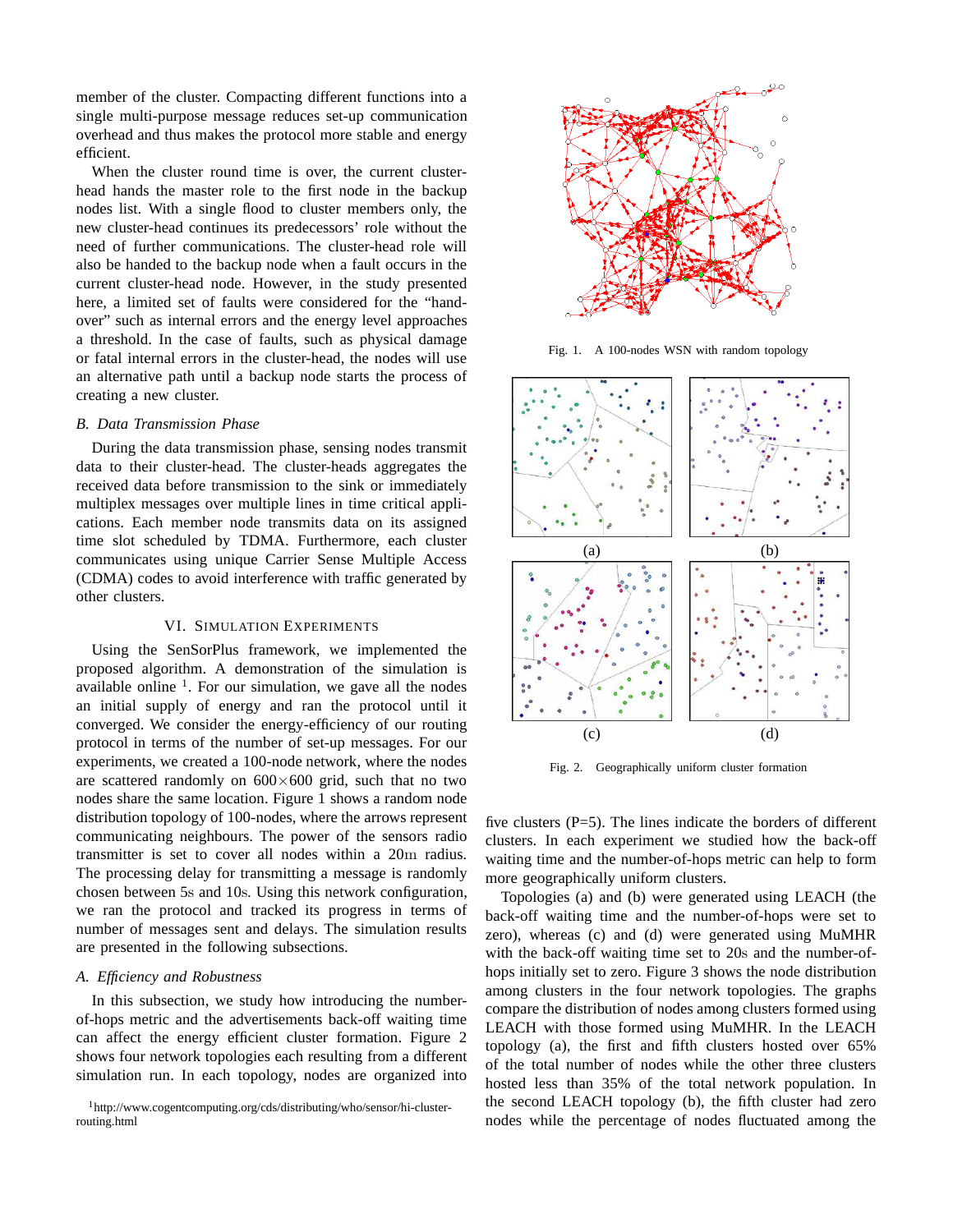

Fig. 3. Node distribution among clusters

other clusters between 7% and 30%. It can be clearly seen that there is no unifirm distribution of node numbers amongst the clusters, which increases both the heavy clusters management overhead and also the energy comsumption. Whereas in MuMHR topologies (c) and (d), nodes were distributed much more fairly among clusters. The number of nodes at every cluster maintained a maximum of 7% difference from the optimal population (20%). In topologies (a) and (b), the area covered by different clusters varies largely. These cluster topologies are not energy efficient because data needs to traverse large number of nodes to reach the cluster-head. In MuMHR generated topologies (c) and (d), the area of all clusters is almost equivalent and nodes are distributed much more fairly among the five clusters than in (a) and (b) as figure 2 shows. This demonstrates that the back-off waiting time together with the number-of-hops metric lead to the formation of more energy efficient clusters by shortening the routes. The back-off waiting time gives more time to receive a smaller number-of-hops value. This allows nodes to register with the closest cluster-head resulting in more geographically uniform clusters. Furthermore, the number of advertisement messages is reduced, because nodes only forward the best advertisement received during the back-off waiting time. This stops unnecessary flooding at the border of neighbouring clusters.

In figure  $4(a)$ , the number of network setup messages versus the back-off waiting time is drawn. When the backoff waiting time is zero the total number of sent messages will be similar to that in LEACH. The figure shows that as the back-off waiting time becomes larger, the number of messages will decrease until the time becomes large enough to receive advertisements from all cluster-heads. It reduces the total number of set-up messages by up to 65% over LEACH. Therefore, the back-off waiting time is effective in reducing overall set-up energy consumption.

Figure 4(b), shows the network convergence time versus the back-off waiting time. A linear correspondence between the time needed to establish routes and the back-off waiting time is evident. As the back-off waiting time increases, network convergence time will increase proportionally. In time critical applications it is important that the convergence time is



Fig. 4. (a) The number of sent messages versus the back-off waiting time. (b) The convergence time versus the back-off waiting time

reduced. This means, reducing the back-off waiting time to a minimal value to capture the advantages of the back-off waiting time with minimal delay to achieve efficiency.

## *B. Fault-Tolerance and Reliability*

Many of the proposed protocols in the field of sensor networks show poor fault-tolerance in the face of frequent node failures [9]. MuMHR provides fault tolerance through a multi-path routing strategy. The multiple paths are learned by nodes during the set-up phase through redundant messages. For example, the path to the cluster-head node is learnt from the advertisement message sent by the cluster-head. Each node joins the cluster for a certain period of time  $T_{nC}$  before it reregisters with the cluster again or registers with a new cluster. The cluster also has a life  $T_{C1}$ ; a cluster-head starts a new cluster formation round by handing the cluster-head role to the backup node. In this approach, the worst time  $T_R$  to recover from a node failure is the time taken for a node to leave a cluster or to renew registration with the same cluster-head it currently belongs to. This is written as:  $T_R = T_{C1} - T_{nC}$ . If all paths that a sensor node has learned fail, the node will broadcast its data to its neighbours. Neighbours will then pass the message to their cluster-head. The cluster-head may receive multiple copies of the same message and eliminates redundancy by applying aggregation. To measure the fault-